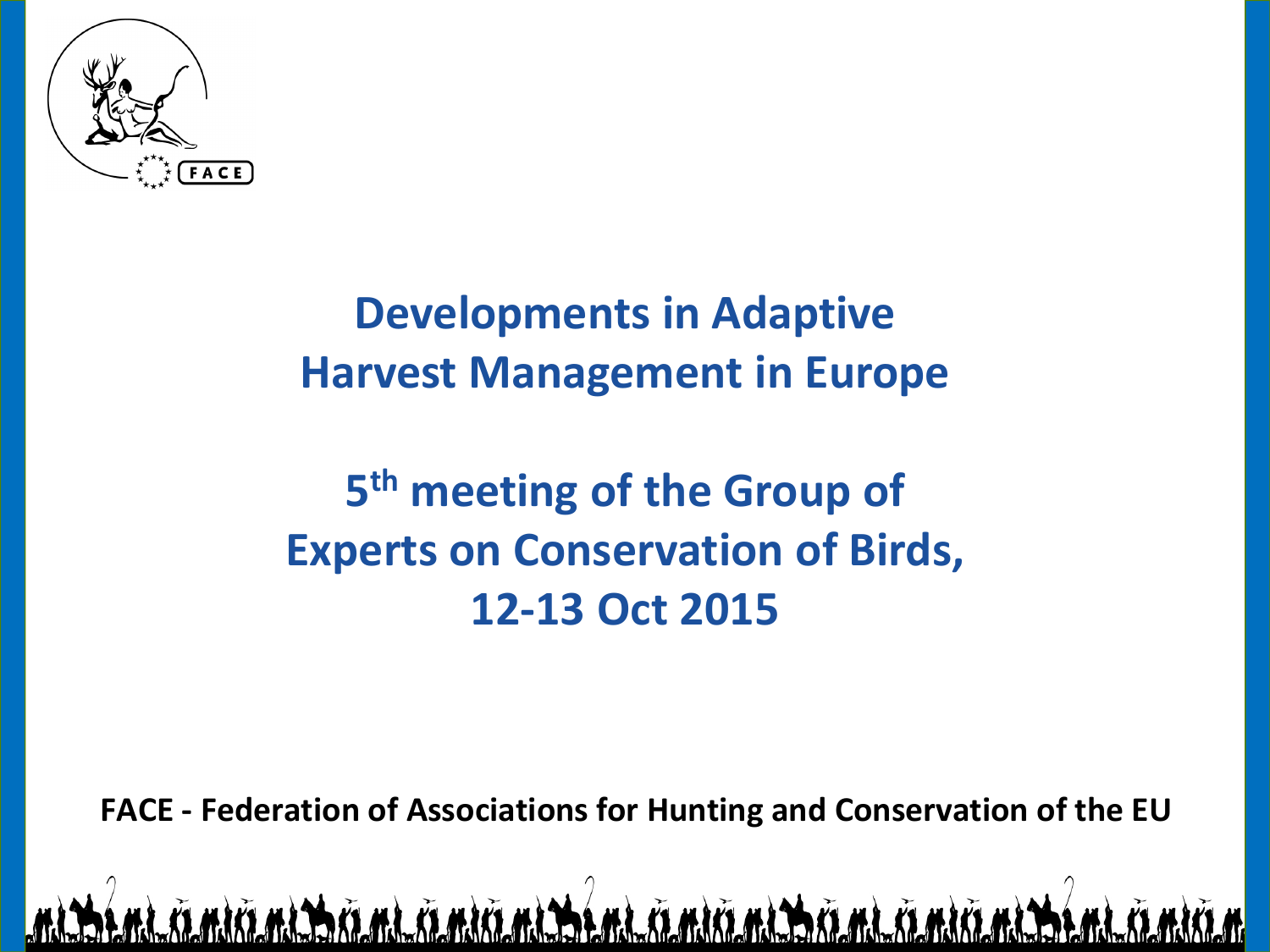



- **Waterbird Harvest Specialist Group of Wetlands International (WHSG)**
- **Re-established at Brussels IUGB congress in September 2013**
- **Chaired by Prof. Jesper Madsen, Aarhus University, Denmark**
- **Aim: To bring about a knowledge-driven process for the sustainable harvest of waterbirds that is applied and tuned to local needs; balances conservation, wildlife management and recreational needs while taking account of conservation**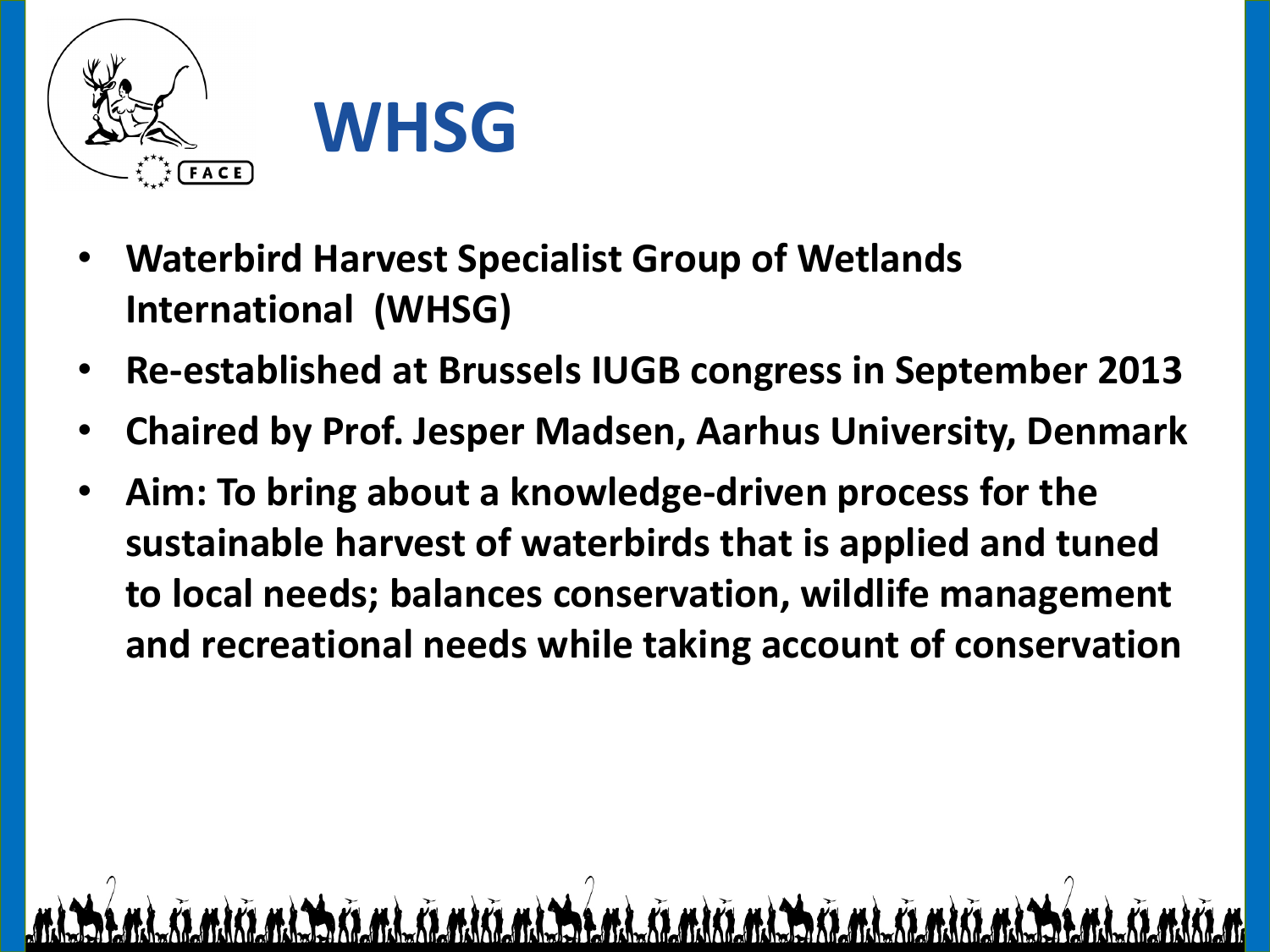

#### **Guiding principles**

*IUCN Policy Statement on Sustainable Use of Wild Living Resources (IUCN 2000)*

- Use of wild living resources, if sustainable, is an important conservation tool because the social and economic benefits derived from such use provide incentives for people to conserve them
- When using wild living resources, people should seek to minimize losses of biological diversity
- Enhancing the sustainability of uses of wild living resources involves an ongoing process of improved management of those resources
- **Such management should be adaptive, incorporating monitoring and the ability to modify management to take account of risk and uncertainty**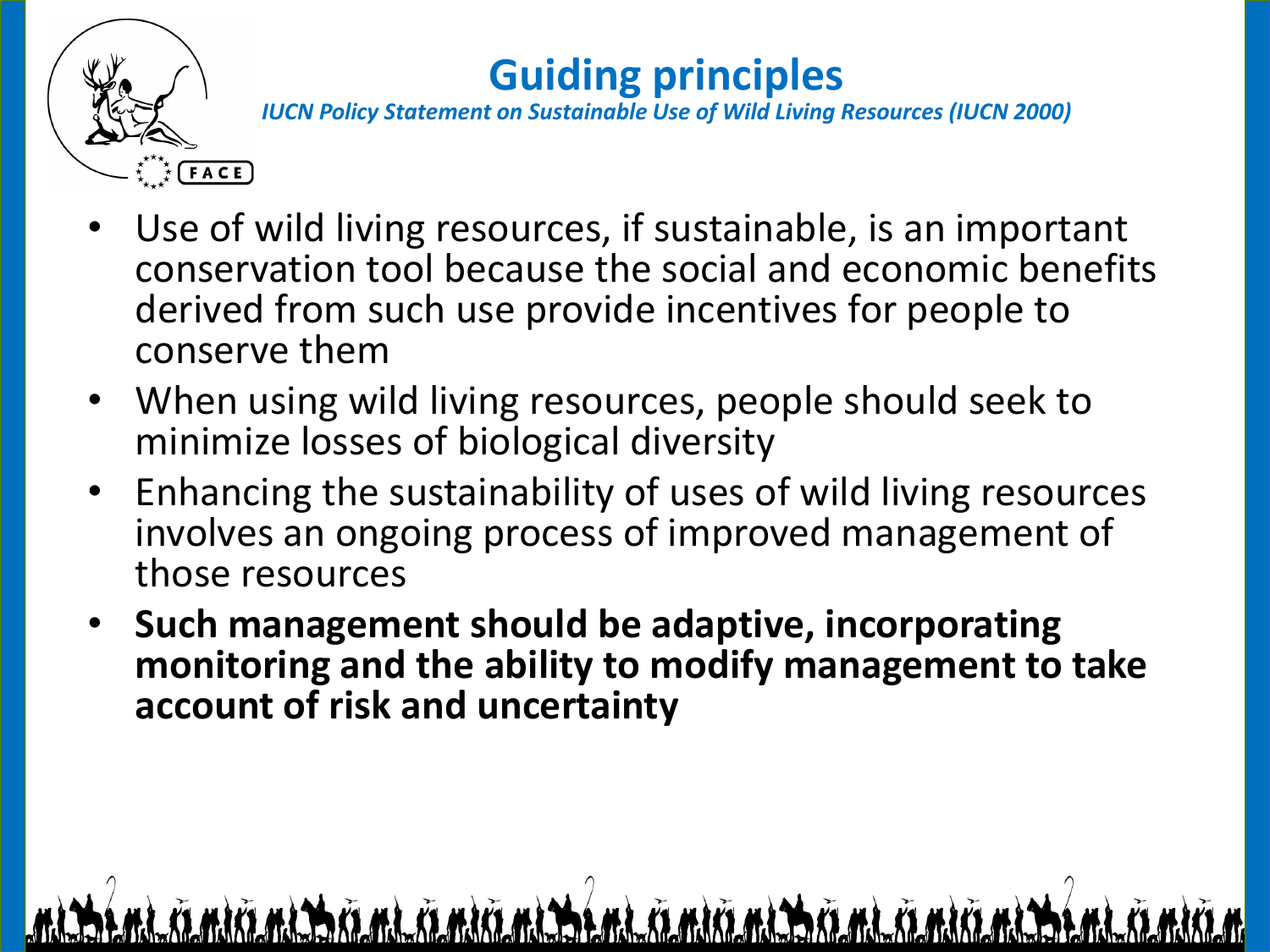

#### **Board members:**

**Jesper Madsen, Aarhus University, Denmark (Chair) Szabolcs Nagy, Wetlands International Sergey Dereliev, AEWA Secretariat Richard Hearn, Wildfowl and Wetlands Trust, UK Nils Bunnefeld, Stirling University, UK Jean-Yves Mondain-Monval & Pierre Defos du Rau, ONCFS, France Mikko Alhainen, Finnish Wildlife Service, Finland Andreas Grauer, Schutzgemeinschaft Deutscher Wald, Germany Fred A. Johnson, USGS / University of Florida, USA Alexandre Czaijkowski, OMPO, France Cy Griffin, FACE (secretary)**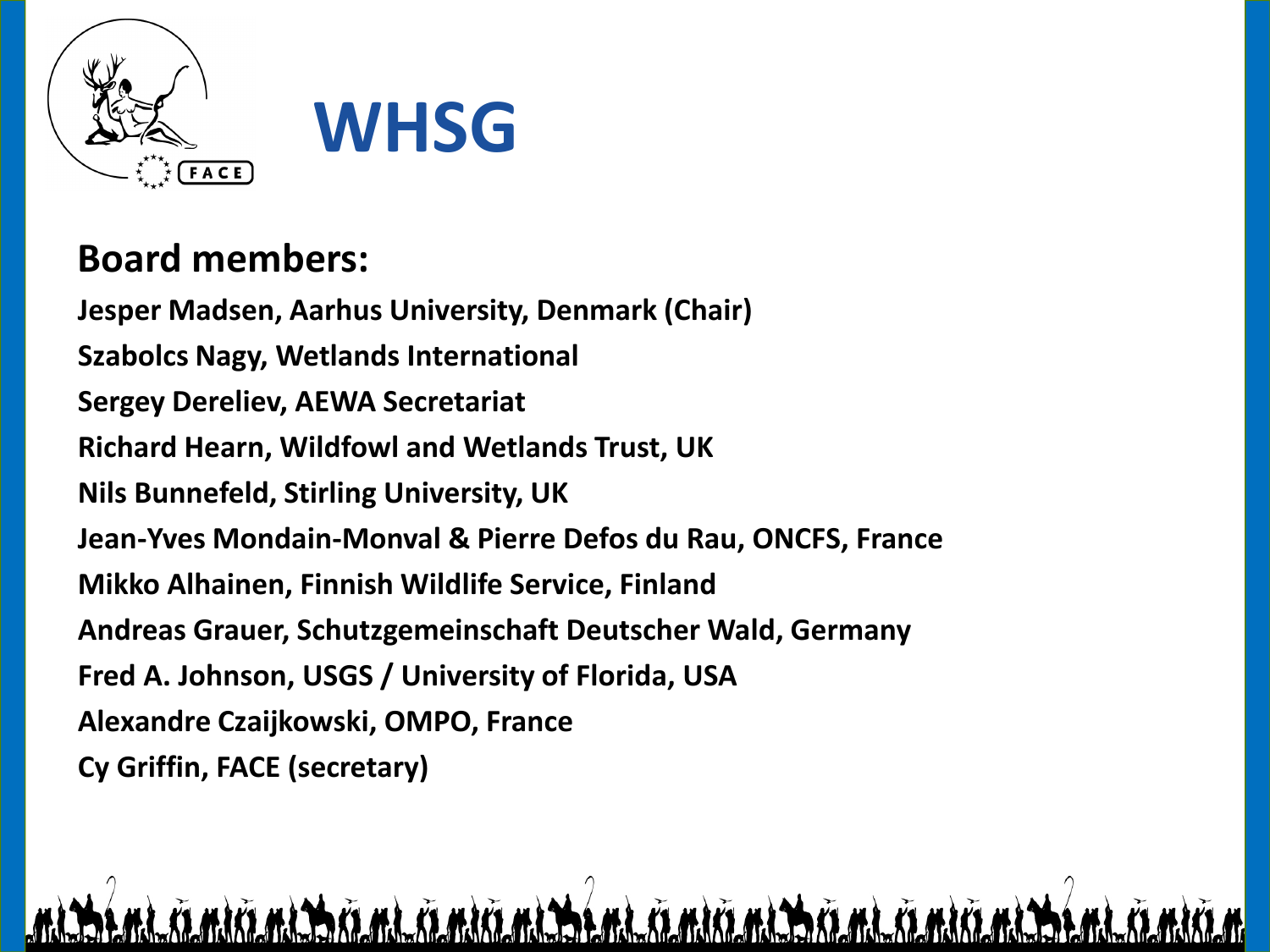

## **Progress so far..**

/A Conservation Guidelines No. 1

- AEWA International Species Management Plan for Svalbard Pink-footed Goose – the 1st test case for adaptive harvest flyway management
- AEWA ISSAP for Taiga Bean Goose
- Publication -"*Towards sustainable management of huntable waterbirds in Europe*"
- Revision of AEWA Guidelines on Sustainable Harvest of Migratory Waterbirds **KAFWA**
- To be adopted at AEWA MOP6..

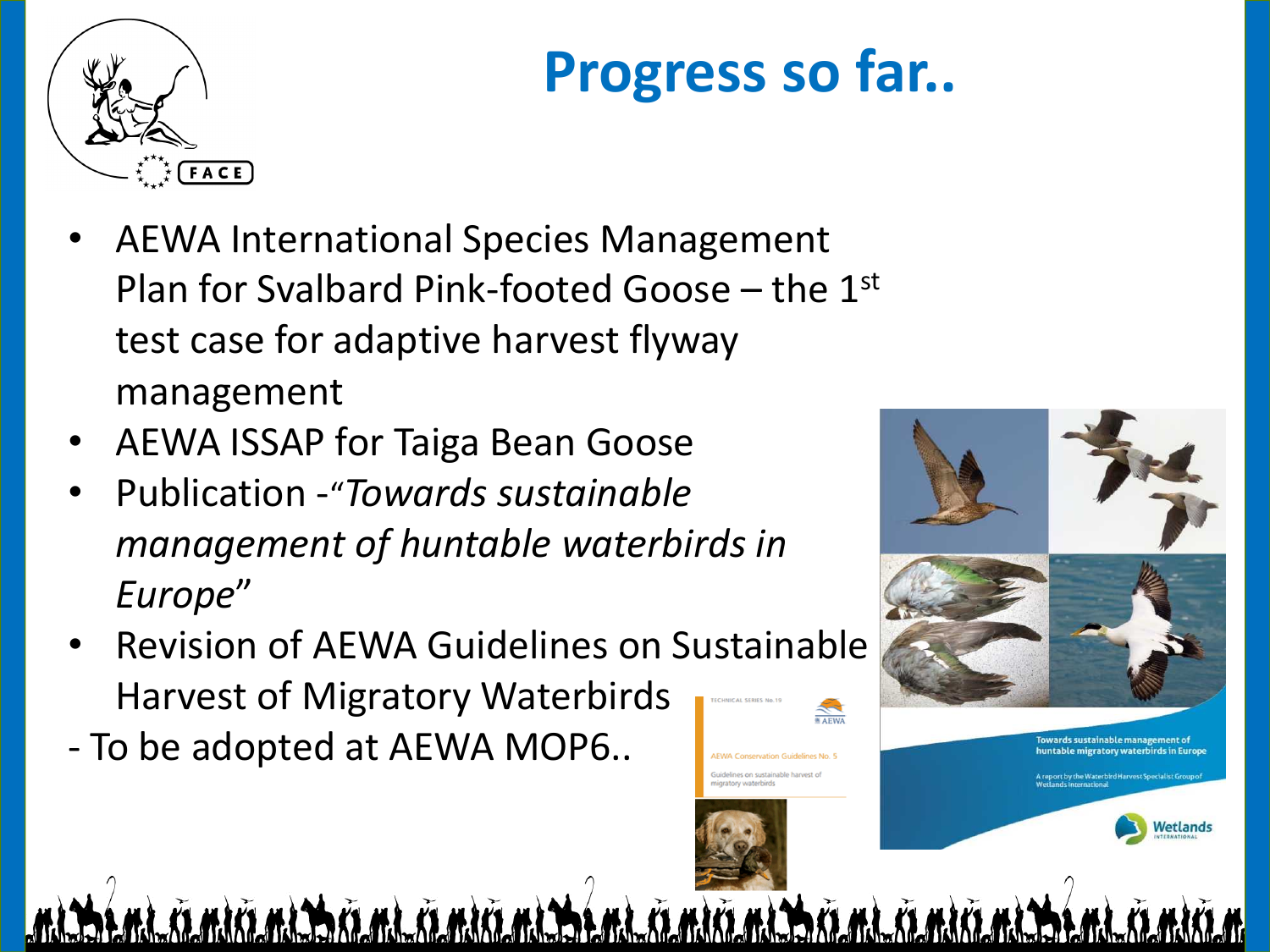

#### **How is sustainability assured..**

- In Europe protection is afforded by Birds Directive, International Conventions, and national legislation – providing a safety net to avoid overexploitation.
- Hunting structures provide additional governance informal adaptive management is used for sedentary species
- But declines trends are being observed for around half of huntable waterbirds in Europe – regardless of cause greater international efforts are needed to ensure hunting is sustainable
- Hunting is viewed as a variable easy to adjust, but should be fair for hunters and based on credible decision making not subjective opinion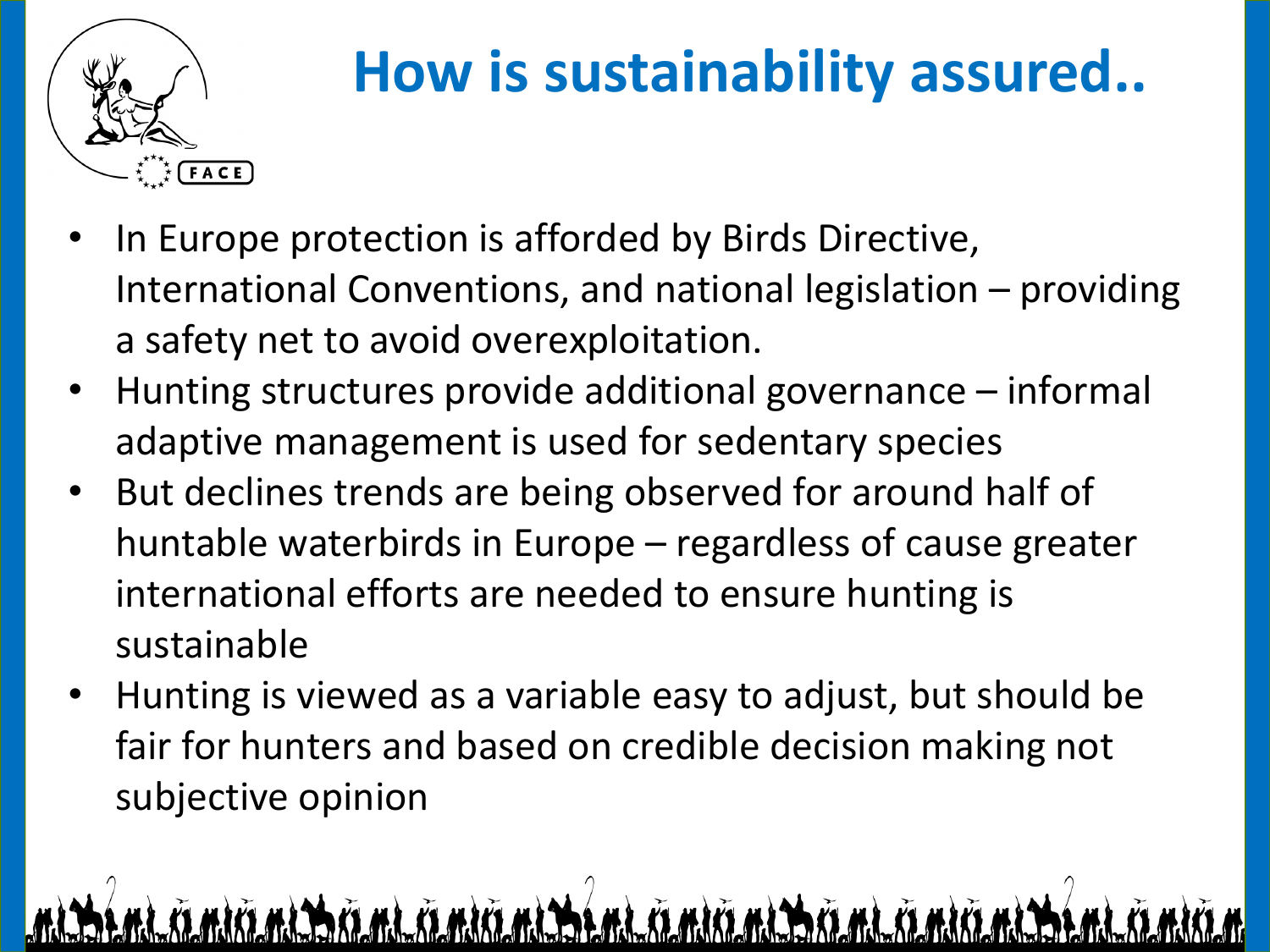

#### **North American Waterfowl Management Would it work in Europe?**

- Adaptive harvest management (AHM) has been in place in North America since 1990's, but…
- North America  $-$  3 countries and two languages
	- $\triangleright$  Not all EUR countries would need to be involved non-participating countries can be considered as components of variation. Much variation in NA too
- Europe much variation in hunting regulation and systems  $\triangleright$  AHM does not require uniform regulations
- In Europe waterfowl monitoring not as advanced as NA  $\triangleright$  Precise estimates of popn size and demographic not required
- The AEWA Svalbard Pink-footed Goose ISMP shows it is possible..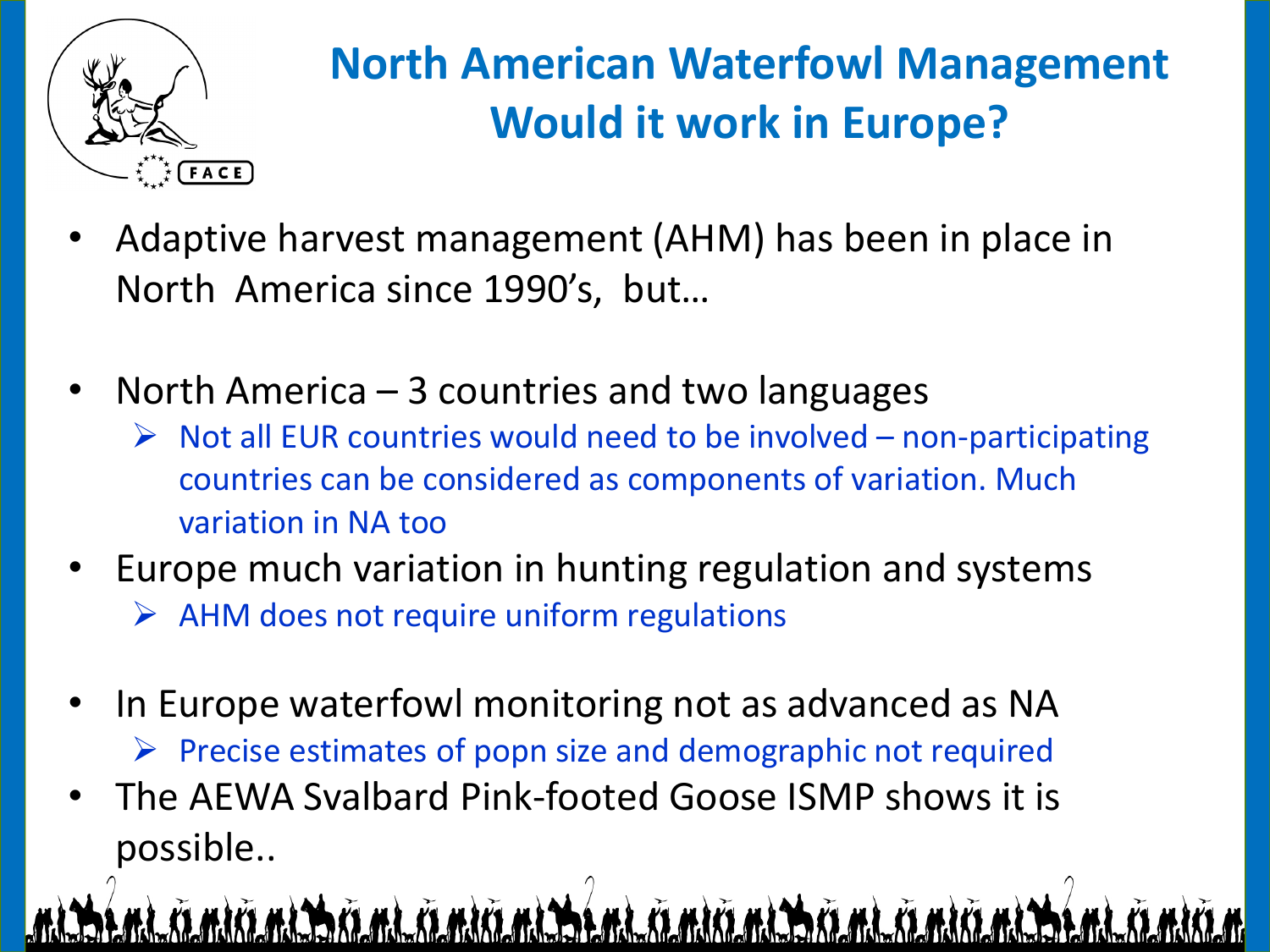

### **How does AHM work?**

- Remember that 'adaptive management' is only part of the process of sustainable harvest management process
- Setting allowable harvest rates does not require detailed demographic information. Essential to the process are rates of either the observed growth rate from a monitoring program ot the grow rate expected under ideal conditions – based on empirical data or on allometric models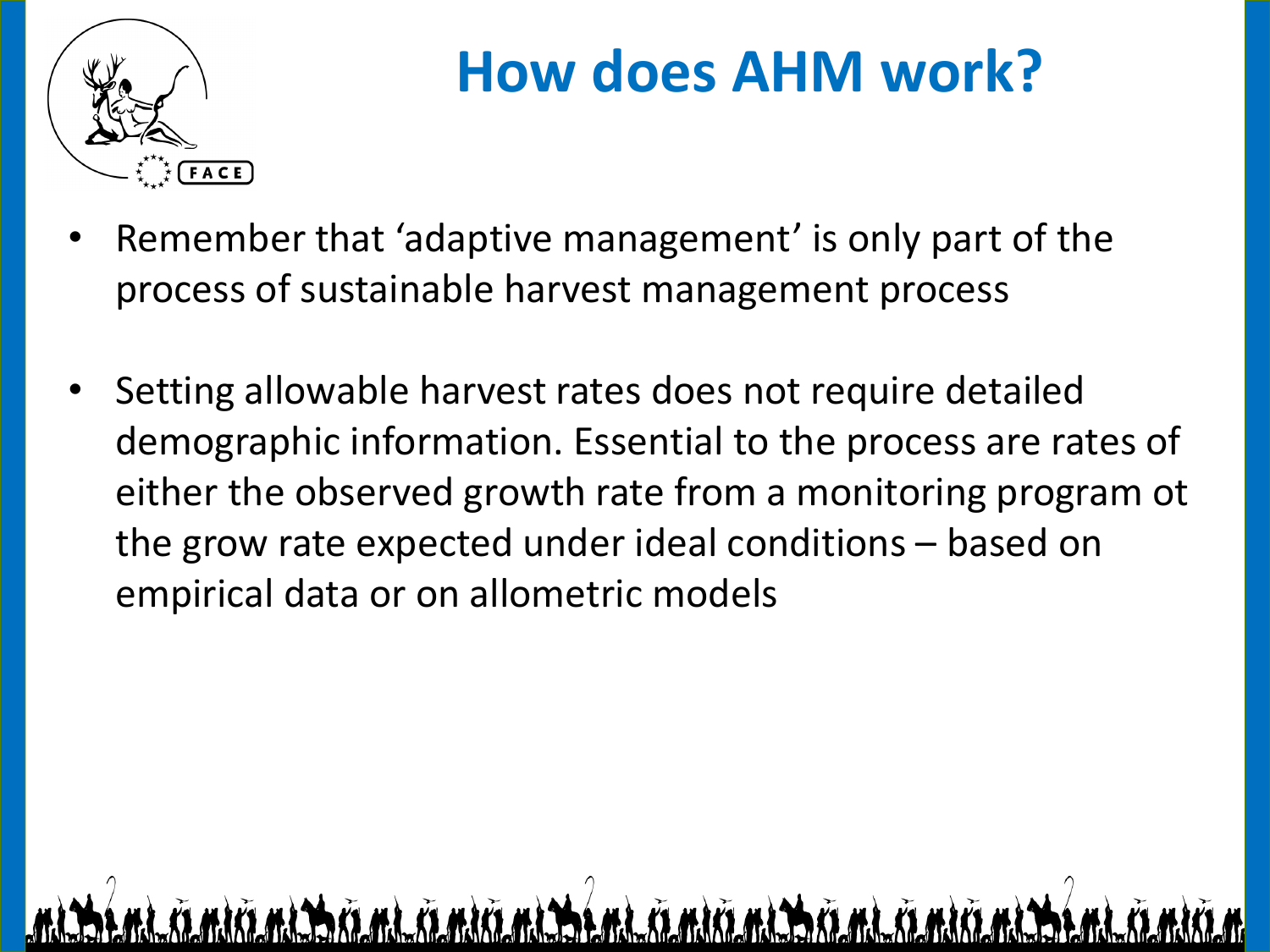

# **Information needs for Sustainable Harvest Management**

- Biological information needs
	- Flyway definitions
	- Population delineation
	- Population estimates
	- Population growth rates and demographic rates
- Knowledge of critical life cycle phases
	- Reproductive period
	- Pre-nuptial migration
	- Vulnerable conditions e.g. moulting, extreme weather
- Harvest data
	- Bag size
	- Hunter effort
	- Age / sex composition of bag
	- Crippling rates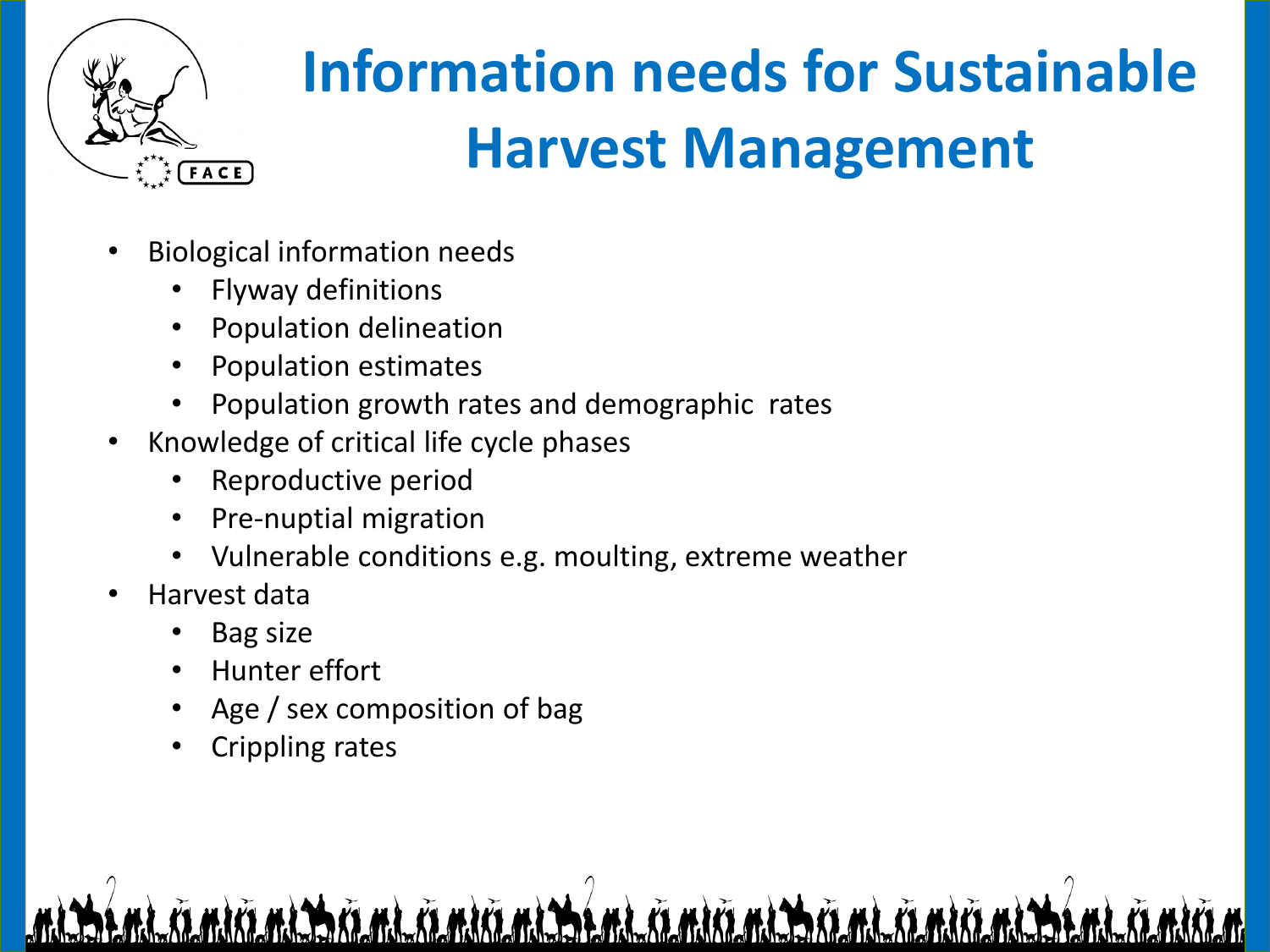

## **Decision-making & organisational framework**

- Decision making framework
- Understanding the socio-ecological system of harvest
	- $\triangleright$  Links human interests to status and ecology of species
- Organisational Structure
- Information management
- Adaptive management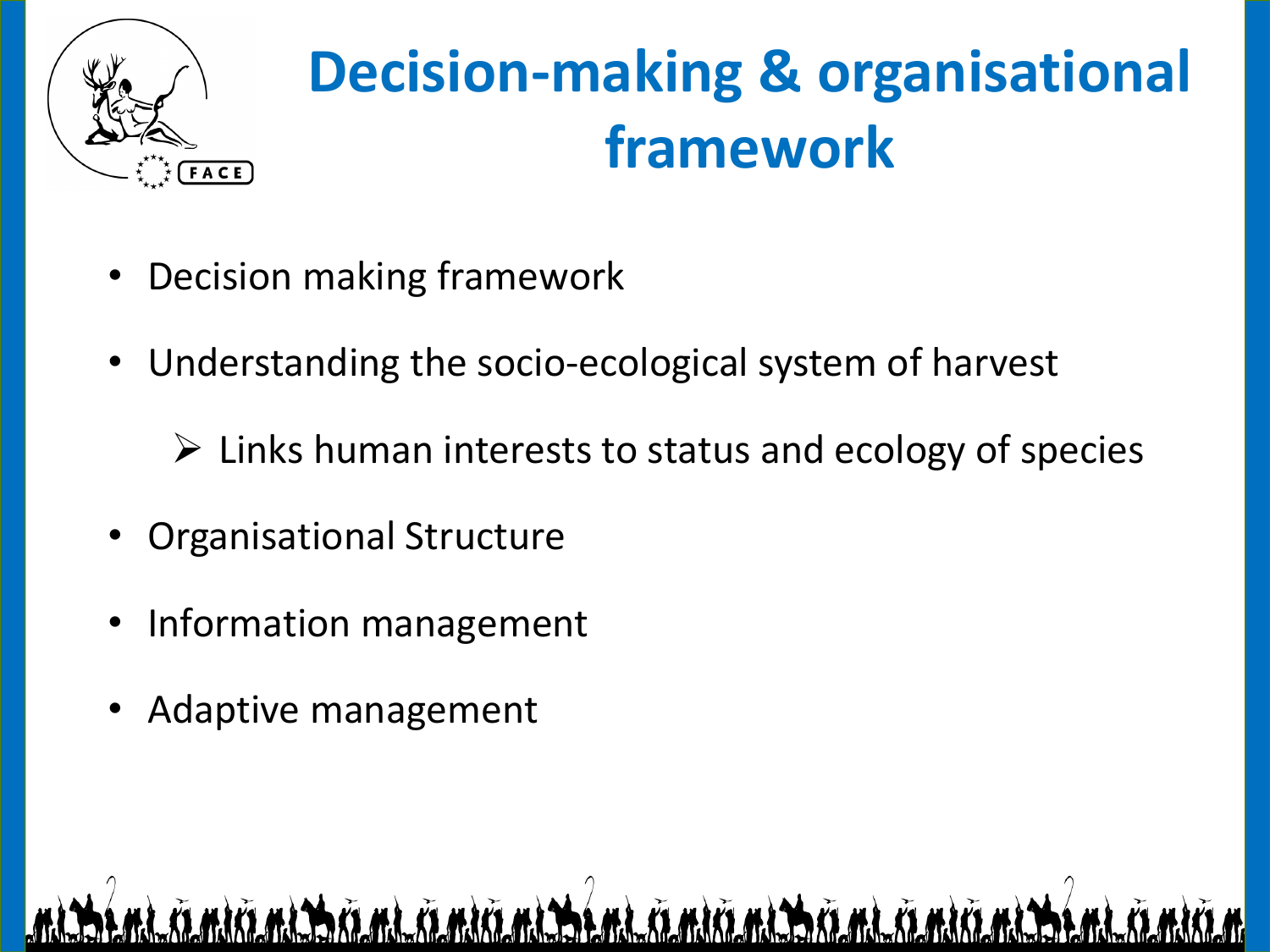

## **Decision-making & organisational framework**



Process of adaptive management (from Williams et al. 2007)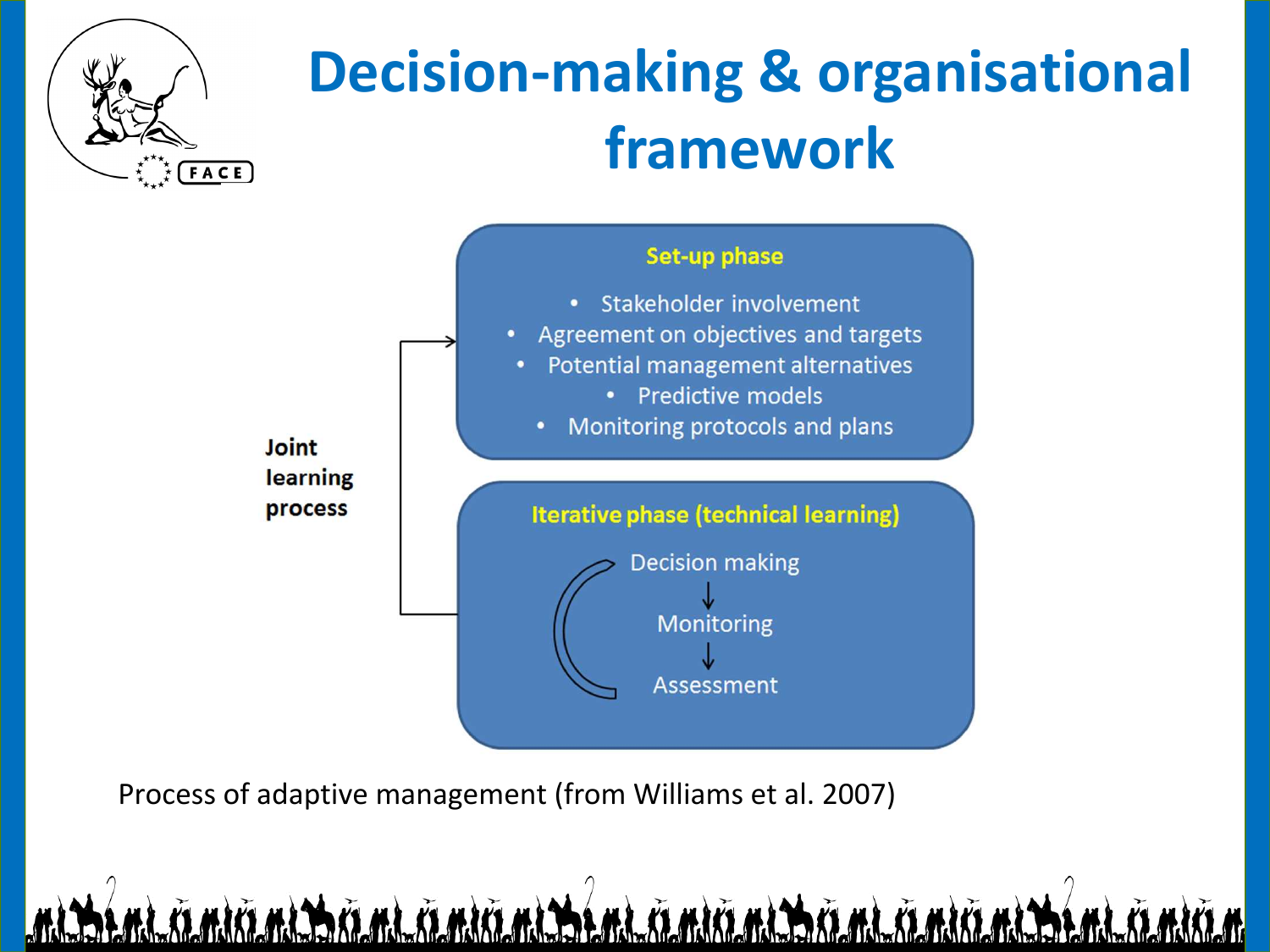

## **Decision-making & organisational framework**

- What governance structure would be needed for adaptive harvest management in Europe..
	- Regulatory instruments Birds Directive, AEWA
	- International Working Group? policy & technical
	- Flyway Coordination Unit? technical support of IWG
	- National Working Groups? this should not be a top-down process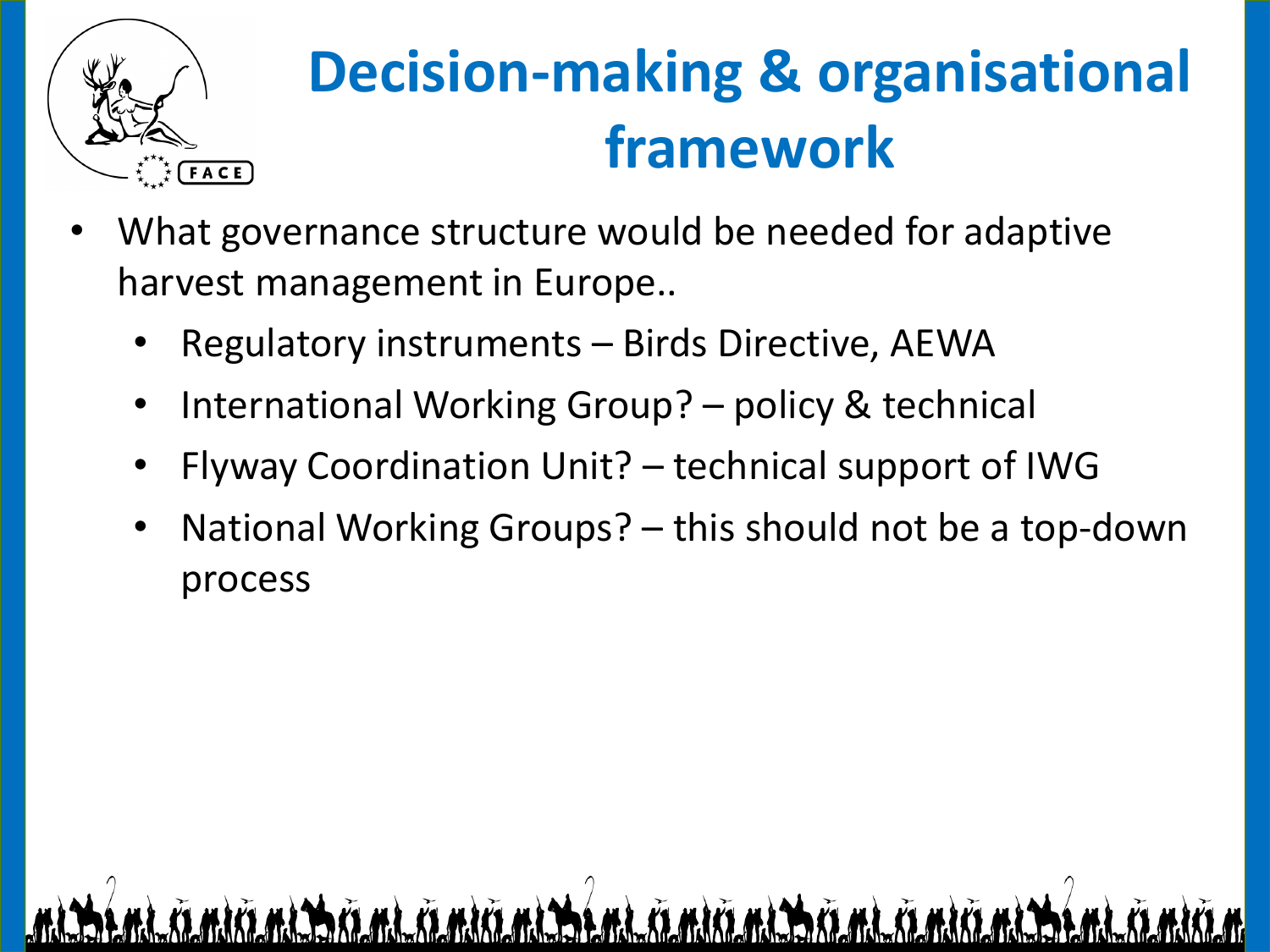

### **Conclusions**

- There is no technical reason why adaptive harvest management could be not applied in the Europe or even AEWA region
- Setting harvests levels does not require detailed demographic information.
- Essential to the process, however, are estimates of either the observed growth rate, or the growth rate expected under ideal conditions.
- Periodic estimates of population size are needed, as well as either empirical information or reasonable assumptions about the form of density dependence
- Annual reporting on harvest levels of waterbird populations should be gradually introduced, but some progress is underway
- Structures for implementing AHM for waterbirds could be set up under AEWA following framework of species action plannning